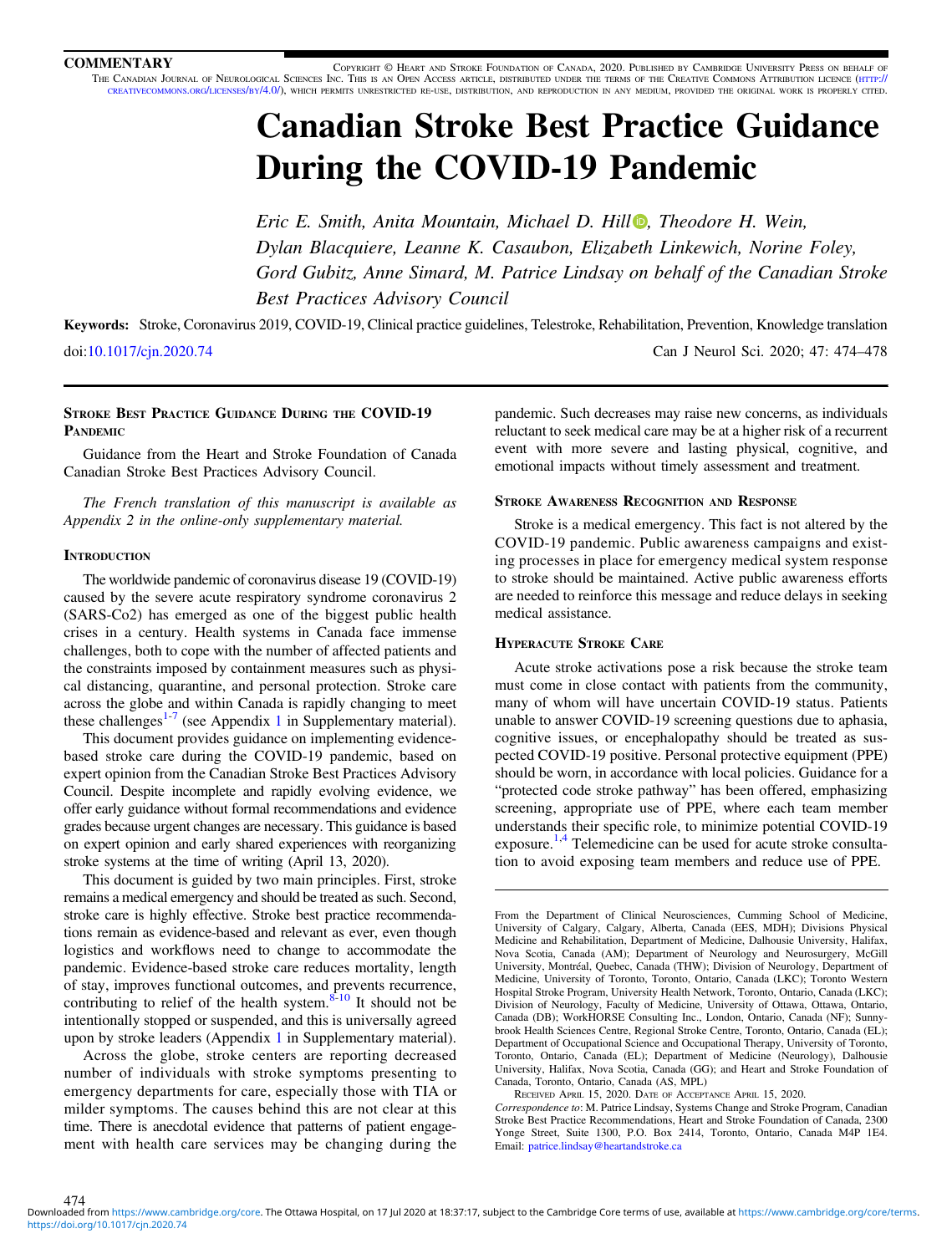Endovascular thrombectomy (EVT) is a highly effective stroke treatment indicated for severely affected ischemic stroke patients at risk for respiratory instability, vomiting, aspiration, and coughing, all of which could increase spread of viral-laden droplets. To avoid the risk of emergency intubation in the EVT angiography suite with potential viral spread, it is appropriate to make early decisions regarding the need for intubation. If needed, it should be done in an elective, controlled manner prior to transfer to the angiography suite in a negative pressure room. This does not imply the need to intubate more patients, and we continue to recommend that monitored anaesthesia is preferred unless there is a clinical indication for intubation.<sup>5</sup> Similarly, recent multisociety guidance agrees that intubation is not necessary for all suspected or confirmed COVID-19 patients. $\frac{11,12}{1}$  The minimum possible sedation should be used in COVID-19 suspected patients, to reduce the risk that bag-mask ventilation, an aerosol-generating procedure, would be required.<sup>11</sup>

Demand for intensive care unit (ICU) beds may exceed supply during the surge of COVID-19 patients. It is appropriate to consider predicted stroke-related mortality as one of the criteria for ICU admission. However, many patients with stroke, including hemorrhagic stroke, can be saved with intensive care and will have a lower expected mortality than similar-aged COVID-19 patients with acute respiratory distress syndrome. As recommended by ethicists, decisions on triage should be based on objective evidence for mortality risk without making presumptions about quality of life for stroke survivors.<sup>[13](#page-4-0)</sup> Triage for  $ICU$  admission should be made only after attempting emergency procedures to reverse the patient's condition, including intravenous thrombolysis and EVT for acute ischemic stroke and treatment of hydrocephalus in hemorrhagic stroke patients.

We encourage clinicians to amend their practices but not to deviate from evidence-based care.<sup>[5](#page-4-0)</sup> We do not suggest amending acute stroke computed tomography (CT)-angiography protocols to include CT of the chest to look for signs of COVID-19. The diagnostic value of CT chest for COVID-19, including false positive and negative rates, is not well defined at present. We also do not suggest substituting tenecteplase for alteplase for thrombolysis even though tenecteplase is more convenient to infuse, requiring shorter duration of contact with the patient. There is insufficient evidence that tenecteplase is equivalent to alteplase, and the optimal dose is not clear.

#### Key Messages

- 1. Stroke is a medical emergency irrespective of the pandemic and existing evidence-based stroke guidelines should continue to be followed.
- 2. There is a need to continue to raise awareness with the public that stroke is a medical emergency, and they need to seek medical attention without delay despite COVID concerns.
- 3. Hyperacute stroke response teams remain available to treat acute stroke.
- 4. Changes in workflow processes are required within a Protected Code Stroke model.
- 5. Intubation is not necessary for all suspected or confirmed COVID-19 patients undergoing EVT.

## INPATIENT AND STROKE UNIT CARE

Stroke unit care, defined as care by an experienced interdisciplinary team with colocation of patients on a designated inpatient unit, reduces disability and saves lives. Challenges to providing stroke unit care during the pandemic include reduced staff due to illness and redeployment and potential admission of COVID-19-positive stroke patients to general medical wards rather than stroke units.

There is already an increasing strain on health care resources in hospitals, including redeployment of highly skilled health care providers (HCP). As a result, stroke units may be staffed by nonstroke experts. Accordingly, hospitals should develop strong, team-based approaches to optimize best practice care for stroke patients using all team members' capabilities. Patients with a dual diagnosis of acute stroke and COVID-19 may be admitted to a nonstroke unit with HCP less experienced at providing stroke care and early rehabilitation.<sup>[5](#page-4-0)</sup> In these instances, there should be processes in place for consultation with stroke experts and education on stroke best practices.<sup>[14](#page-4-0)</sup> Particularly important is education for the recognition, assessment, and management of dysphagia, aphasia, cognitive impairment, handling and positioning of hemiplegic extremities, venous thromboembolism prevention, transfers, and fall prevention. All interdisciplinary staff should also receive basic stroke education on assessment for signs and symptoms of stroke as part of monitoring for possible stroke transformation. This should include screening tools such as FAST (Face, Arms, Speech, Time) $15$  and protocols for inhospital actions to be taken if signs and symptoms of stroke are identified. Additional education and support may be required for HCP caring for patients with intracerebral hemorrhage (ICH) and subarachnoid hemorrhage (SAH).

After patients receive hyperacute reperfusion treatment (thrombolysis and/or EVT), care is optimally provided in an intensively monitored unit or critical care bed. Where access to critical care beds becomes limited, this care could be provided in a ward bed with appropriate supports. Broadly speaking, this would include measures for enhanced patient monitoring particularly within the first 24 h post-hyperacute treatment, education of the interdisciplinary team regarding all aspects of care for thrombolysis and EVT patients, and clear communication between team members regarding patient clinical status. Patients should be cared for in an area with high visibility from the hall and ideally with cardiac telemetry.

# Key Messages

- 1. Stroke patients should continue to be cared for in specialized acute stroke units where possible.
- 2. Education and basic skills training may be required for nonstroke experts caring for stroke patients to ensure patient safety and optimizing recovery.
- 3. Where access to critical care beds becomes limited, this care could be provided in a ward bed with appropriate supports.

#### STROKE REHABILITATION

Access to rehabilitation care has been significantly reduced during the COVID-19 pandemic.<sup>[16,17](#page-4-0)</sup> People with stroke discharged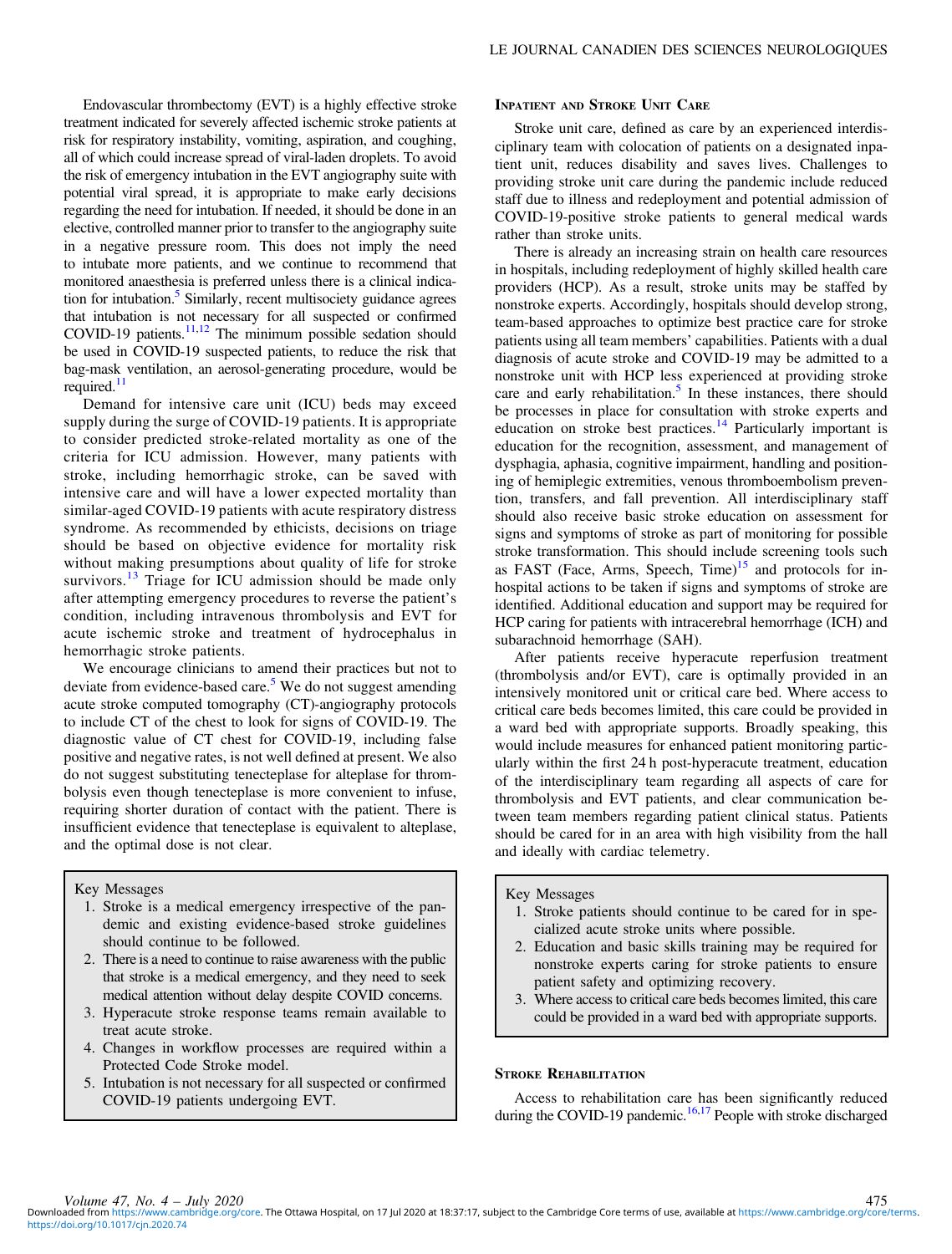directly to the community from acute care may have limited access to specialized stroke rehabilitation. Those who receive inpatient stroke rehabilitation may have a reduced length of stay.<sup>[1,18](#page-4-0)</sup> It remains vital that persons with stoke continue to have access to specialized inpatient, outpatient, early supported discharge, and community stroke rehabilitation. Stroke rehabilitation is essential for people to achieve an optimal physical, cognitive, emotional, communicative, and social functional level following stroke, as well as to prevent or slow future functional decline and secondary health conditions.<sup>[19](#page-4-0)</sup>

Rehabilitation teams need to continue to follow evidence-based care for stroke patients.<sup>[19](#page-4-0)</sup> Rehabilitation teams should be well educated on the use of PPE with strict adherence to infection control procedures for direct contact therapies, shared equipment, and spaces to ensure safe access is maintained.<sup>[17](#page-4-0)</sup> Essential components of stroke rehabilitation care should be adapted to follow public health recommendations on physical distancing with consideration of such things as virtual team conferences.

Telerehabilitation is an effective and well-accepted method of providing outpatient and community rehabilitation services and is of particular importance during the COVID-19 pandemic.<sup>[20-22](#page-4-0)</sup> To support discharge planning, the use of telerehabilitation should be considered for family conferences, family and caregiver education and skills training, assessment of home environment, patient monitoring, and outpatient therapies. If telerehabilitation is planned for outpatient therapy, then education, skills training, and setup of the selected telerehabilitation platform for patients and family and caregivers residing with them should be provided prior to discharge. Patients should also be provided with clear discharge recommendations<sup>19</sup> and instructions for continued rehabilitation at home. Consideration ought to be given for earlier follow-up for patients whose lengths of stays are shortened by COVID-19 policies to allow earlier identification of potential complications or functional decline. Telemedicine can also help identify those individuals whose changing needs and health status require an in-person assessment.<sup>[23](#page-4-0)</sup>

People living in the community with chronic stroke will continue to require access to rehabilitation services. Rehabilitation professionals should ensure they have processes in place to triage referrals and address their needs to help prevent functional decline and complications during this time. Outpatient botulinum toxin injections during the COVID-19 pandemic should be considered when proper PPE is available and the individual is experiencing or is at risk of experiencing significant discomfort or pain, functional decline, or increased caregiver burden.

Key Messages

- 1. It is vital that persons with stoke continue to have access to specialized inpatient, outpatient, early supported discharge, and community stroke rehabilitation.
- 2. Essential components of stroke rehabilitation care should be adapted to follow public health recommendations on physical distancing and ensuring personal protection for staff and patient when direct contact is required.
- 3. Telerehabilitation is an effective and well-accepted method of providing outpatient and community rehabilitation services and is of particular importance during the COVID-19 pandemic.

## SECONDARY PREVENTION OF STROKE CARE

During the pandemic, access to specialized secondary stroke prevention services<sup>[24](#page-4-0)</sup> may be limited. In-person outpatient assessments have been strongly discouraged in many health jurisdictions. Most stroke preventive care during the pandemic will need to be delivered by telemedicine, and evaluations should be modeled along the topics defined in the Post Stroke Checklist and core elements of stroke prevention care.<sup>[25,26](#page-4-0)</sup> Lifestyle management issues of secondary prevention such as diet, exercise, weight, alcohol intake, and smoking should be addressed and may be impacted by public health policies that recommend staying at home. Patients, families, and caregivers should be provided with education, strategies, and resources for selfmanagement. $27$  It is possible to complete some elements of a neurological exam via telemedicine with direct exam (e.g., mental status and speech), observation (e.g., portions of cranial nerve exam, extremity motor exam, coordination and gait), or with assistance of another person accompanying the patient (sensory exam). $28$  This is essential when evaluating for occurrence of a new event. Patients should be asked whether they have a home blood pressure unit and glucometer (if applicable) for ongoing monitoring of secondary prevention targets.

For cases requiring in-person care, rapid assessment TIA clinics and stroke prevention clinics will need to have mechanisms in place to screen all patients for COVID-19 symptoms prior to arrival, and appropriate PPE measures and equipment should be available in these clinics. Individuals presenting within 24 hours should continue to have urgent brain and vascular imaging (e.g. CT/CTS scans) and electrocardiogram performed. It is advised that health professionals requesting urgent neuro (vascular) imaging communicate directly with a radiologist to ensure that the imaging can be completed in a timely manner as normal request workflows may be interrupted. Other investigations should be completed as soon as possible according to guidelines, acknowledging that some diagnostic services (e.g., echocardiography) may not be available during the pandemic. Individuals outside of the 24-h timeframe should have investigations completed as defined in the stroke best practice algorithm. $^{24}$  $^{24}$  $^{24}$  Direct admission is suggested for cases requiring hospitalization to reduce ED burden.

#### Key Messages

- 1. Secondary prevention services and follow-up must continue to be implemented to reduce recurrent stroke incidence, with revised workflows.
- 2. Telemedicine-enabled evaluation should be modeled on the topics defined in the Post Stroke Checklist and core elements of stroke prevention care.<sup>[25,26](#page-4-0)</sup>
- 3. Individuals presenting within 24 hours should continue to have urgent brain and vascular imaging (e.g. CT/CTA scans) and electrocardiogram performed.

# TELESTROKE ACROSS THE CONTINUUM

During the COVID-19 pandemic, telemedicine has been rapidly adopted by many health systems to facilitate care provision while maintaining physical distancing and reducing the risk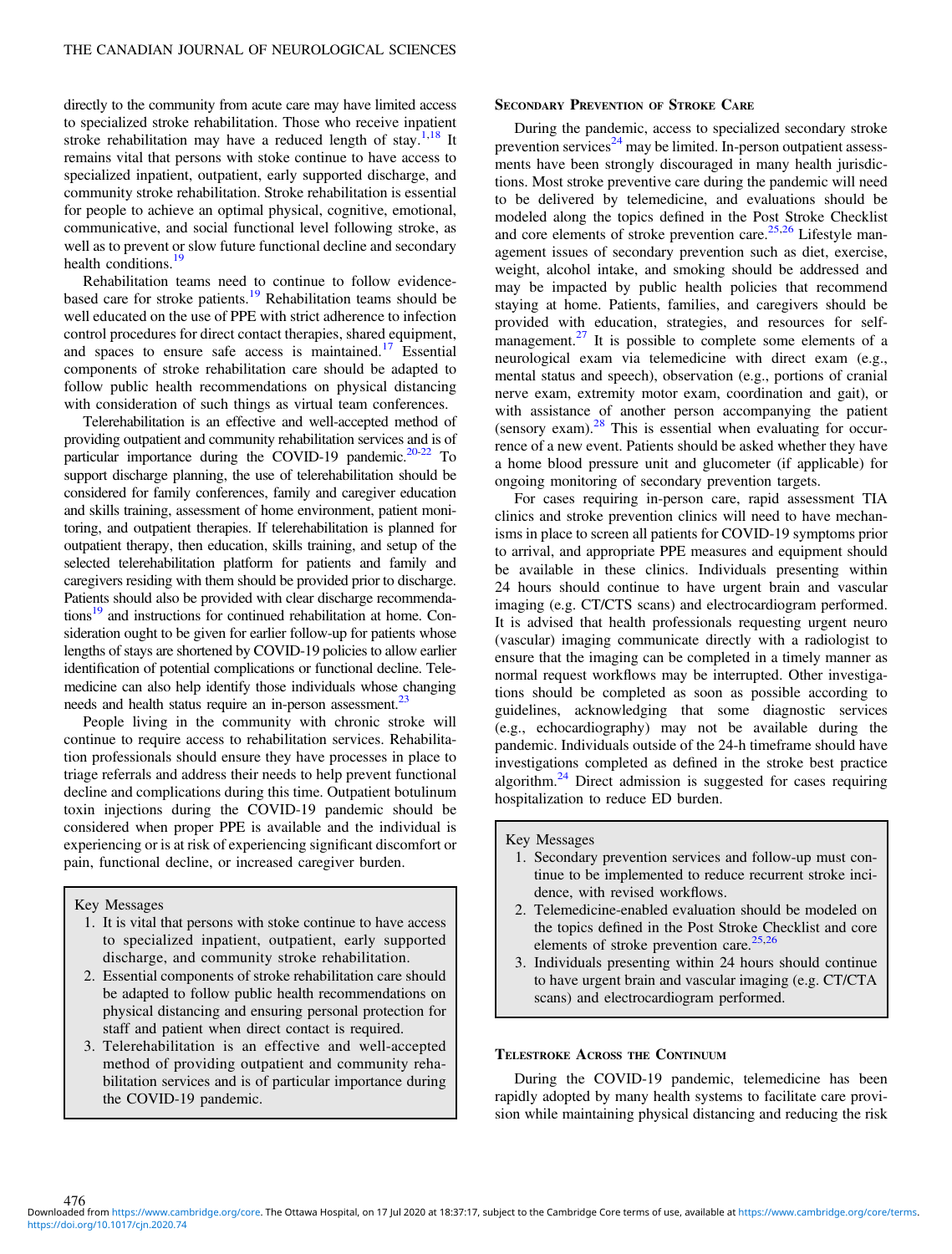of nosocomial viral transmission. Telestroke systems for hyperacute stroke care and support in decision-making for thrombol-ysis and EVT care are well established.<sup>[20](#page-4-0)</sup> Telemedicine can provide remote access to stroke specialists, sparing the need for transfer to tertiary care centers. It preserves the stroke specialist workforce by avoiding the risk of in-person exposure and infection and reduces use of  $PPE<sup>1</sup>$  $PPE<sup>1</sup>$  $PPE<sup>1</sup>$  In institutions without current telestroke systems, other telemedicine supports using videoconferencing software, shared imaging access, and telephone consultation may be implemented to assist in hyperacute stroke decision-making.[29,30](#page-4-0)

Toolkits based on current evidence and expert opinion are available within the Canadian Stroke Best Practice Recommendations (CSBPR) to help inform services that are switching to virtual care within short timelines. $20,31$  $20,31$  $20,31$ 

Stroke care providers and health systems should be aware of potential barriers to access such as patients and caregivers without reliable internet services or access to devices. Barriers to use of technology in individuals with stroke and communication, cognitive, or physical impairments should also be considered. Other social determinants of health such as stable housing may also create challenges in using virtual modalities to receive health care services. Telephone visits or involvement of family members in the assessment process could address these barriers.

# Key Messages

- 1. Telestroke systems for hyperacute stroke care and support in decision-making for thrombolysis and EVT care are well established, and implementation should be expanded to service all regions.
- 2. Toolkits based on current evidence and expert opinion are available within the CSBPR to help inform services that are switching to virtual care within short timelines.
- 3. Barriers to access and utilization should be considered and work-around solutions implemented.

## **SUMMARY**

The COVID-19 pandemic has drastically changed the processes of patient access and stroke care. Yet, the nature and quality of stroke care across the whole continuum has proven benefits on long-term outcomes. Standards and comprehensiveness of care for stroke patients must be preserved; otherwise, the rate of recurrent stroke and ongoing functional, cognitive, and social disabilities will rise and create a new burden on an already over-stressed system. Overall, measures to sustain best practice stroke care should be implemented within pandemic planning across the health system. Alternate care models can allow continued access to stroke care for those who need it throughout and beyond the COVID-19 pandemic.

#### **ACKNOWLEDGMENTS**

Heart & Stroke gratefully acknowledges the Canadian Stroke Best Practices Advisory Council members, including Eric Smith, Anita Mountain, Leanne K Casaubon, Gord Gubitz, Dar Dowlatshahi, Dylan Blacquiere, Thalia Field, Louise Clement, Farrell Leibovitch, Christine Papoushek, Jeffrey Habert, Barbara

Campbell, Joyce Fung, Michael Hill, Tim Hillier, Thomas Jeerakathil, Eddy Lang, Pascale Lavoie, Beth Linkewich, Colleen O'Connell, Melanie Penn, Jai Jai Shankar, Debbie Timpson, Theodore Wein, and Katie White for their guidance throughout this process. We acknowledge and thank Norine Foley and the evidence analysis team at work HORSE; Laurie Charest of Heart & Stroke for her coordination of the CSBPR teams and processes; and the Heart & Stroke internal teams who contributed to the publication and dissemination of these recommendations including Communications, Translation, Promote Recovery, Creative Services, and Digital Solutions.

## FUNDING

The development of the CSBPR is funded in its entirety by the Heart and Stroke Foundation of Canada. No funds for the development of these guidelines are received from commercial interests, including pharmaceutical and medical device companies.

#### **DISCLOSURES**

EES, MPL, DB, THW, AS, NF, and EL have no conflicts of interest to disclose.

AM reports involvement in clinical trial grants from Brain Canada, Heart and Stroke Foundation of Canada, and the Canadian Partnership for Stroke Recovery; MDH reports a relationship with NoNO Inc as an unpaid advisor, Boehringer-Ingelheim as a paid advisor, and holds research grants from CIHR, Alberta Innovates, Heart and Stroke Foundation of Canada, Heart and Stroke Foundation of Alberta, multiple industry partners for clinical trials managed through the University of Calgary; LKC participated in an advisory board for Bayer in 2018, and is an independent neurological assessor for patients in SURTAVI trial; GG is a collaborator in the ESCAPE-NA1 trial with the University of Calgary.

## STATEMENT OF AUTHORSHIP

EES is first author, led the hyperacute stroke management section and contributed to all aspects of the concept, design, writing and editing of the manuscript. AM led the rehabilitation section and contributed to all aspects of the concept, design, writing and editing of the manuscript. MDH contributed to the hyperacute stroke management section and contributed to all aspects of the concept, design, writing and editing of the manuscript. THW led the prevention section and contributed to all aspects of the concept, design, writing and editing of the manuscript. DB led the telemedicine section and contributed to all aspects of the concept, design, writing and editing of the manuscript and supports digital knowledge translation resources. LKC led the inpatient stroke care section and contributed to all aspects of the concept, design, writing and editing of the manuscript. EL contributed to the inpatient stroke care section and contributed to aspects of the concept, design, writing and editing of the manuscript. NF conducted the systematic evidence reviews, and contributed to the editing and preparation of the manuscript. GG contributed to aspects of the writing and editing of the manuscript, and supports digital knowledge translation resources. AS contributed to all aspects of the concept, design and editing of the manuscript and supports digital knowledge translation resources.